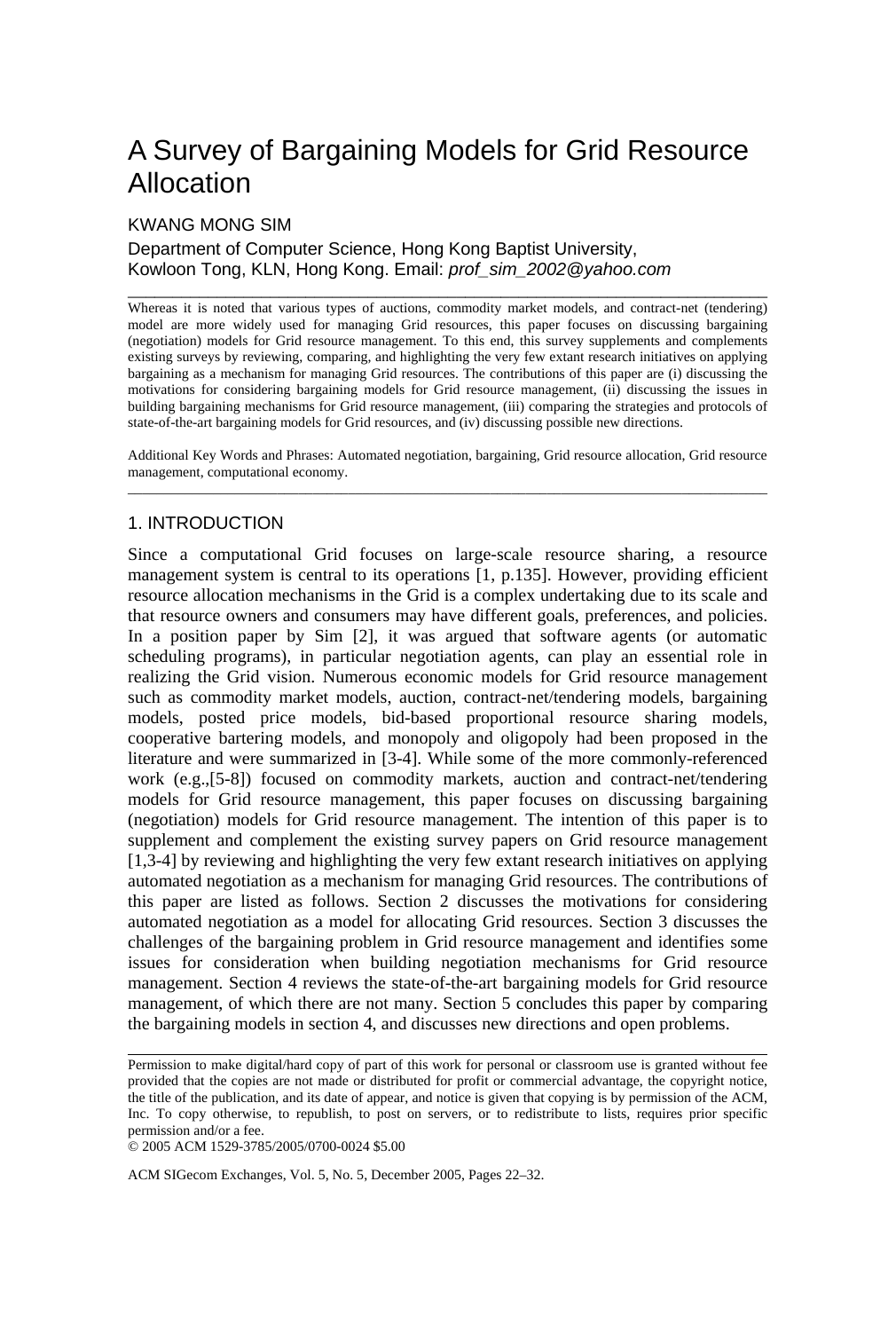# 2. GRID RESOURCE NEGOTIATION

Negotiation activities are necessary in a computational Grid because: (i) it cannot be assumed that a resource provider will unconditionally provide a particular (computing) capability to a consumer, (ii) since Grid participants are independent bodies, some mechanism is needed to resolve their differences, and (iii) through negotiation, players in a Grid marketplace (providers and consumers) are given the opportunity to maximize their return-on-investment and minimize their cost (the price they pay) respectively.

Even if a resource provider is willing to provide a service or to lease a computing resource, one would still be faced with the question of determining the desired level of service, as well as the cost of providing the service. In [9], it was noted that one of the problems in distributed applications is mapping computation or data transfer activities to (a set of) resources that meet the requirements (such as cost, performance, security and other service metrics) of applications. The fundamental problem is the difficulty of successfully negotiating for access to resources from a different administrative domain. Whereas consumers require assurance on the level, type, and quality of service being provided by the resources, resource owners are concerned about maintaining local control on how resources are being utilized (the usage policy). Hence, adopting automated negotiation as a means for establishing contracts and for resolving the differences in the goals, objectives, preferences, access policies, and supply-and-demand patterns of both providers and consumers is a topic of considerable interest. Furthermore, it was noted in [10, p. 231] that prices and negotiations can be used to coordinate the activity of objects and software entities.

 Additionally, it is noted that unlike other economic models such as auction and commodity markets, bargaining generally does not rely on a trusted third party to mediate transactions. Many of the bargaining models (e.g., [11-21]) do not involve a third party (e.g., a facilitator or mediator) for enforcing special rules of interaction. As pointed out in [5, p.751], in a commodity market, the third party (often termed the market) sets a price for a resource, and queries providers and consumers for their willingness to transact at that price. In an auction model, the third party (termed the auctioneer) gathers bids and resources, and determines the transaction of an individual resource (or resource bundle) based on the bids. However, it is noted that auction and commodity market models are based on well-founded economic models and it serves the emphasis to mention that it is *not* the intention of this paper to debate the advantages or disadvantages of bargaining versus auction and commodity market models. Rather, the intention of such comparison is to highlight some of the differences between bargaining, and auction and commodity market models.

# 3. ISSUES IN DESIGNING GRID NEGOTIATION MECHANISMS

The bargaining problem in Grid resource management is difficult because while attempting to optimize utility, negotiation agents need to: (i) negotiate for simultaneous access to multiple resources, (ii) consider the (market) dynamics of a computational Grid, and (iii) be highly successful in acquiring resources to reduce delay overhead in waiting for resources.

 ACM SIGecom Exchanges, Vol. 5, No. 5, December 2005, Pages 22–32. *Optimizing utility*: Through bargaining, Grid resource providers can strive to maximize their return-on-investment, and consumers can strive to minimize the price they pay for utilizing Grid resources or services. Both resource providers and consumers can initiate resource trading and participate in the trading process depending on their requirements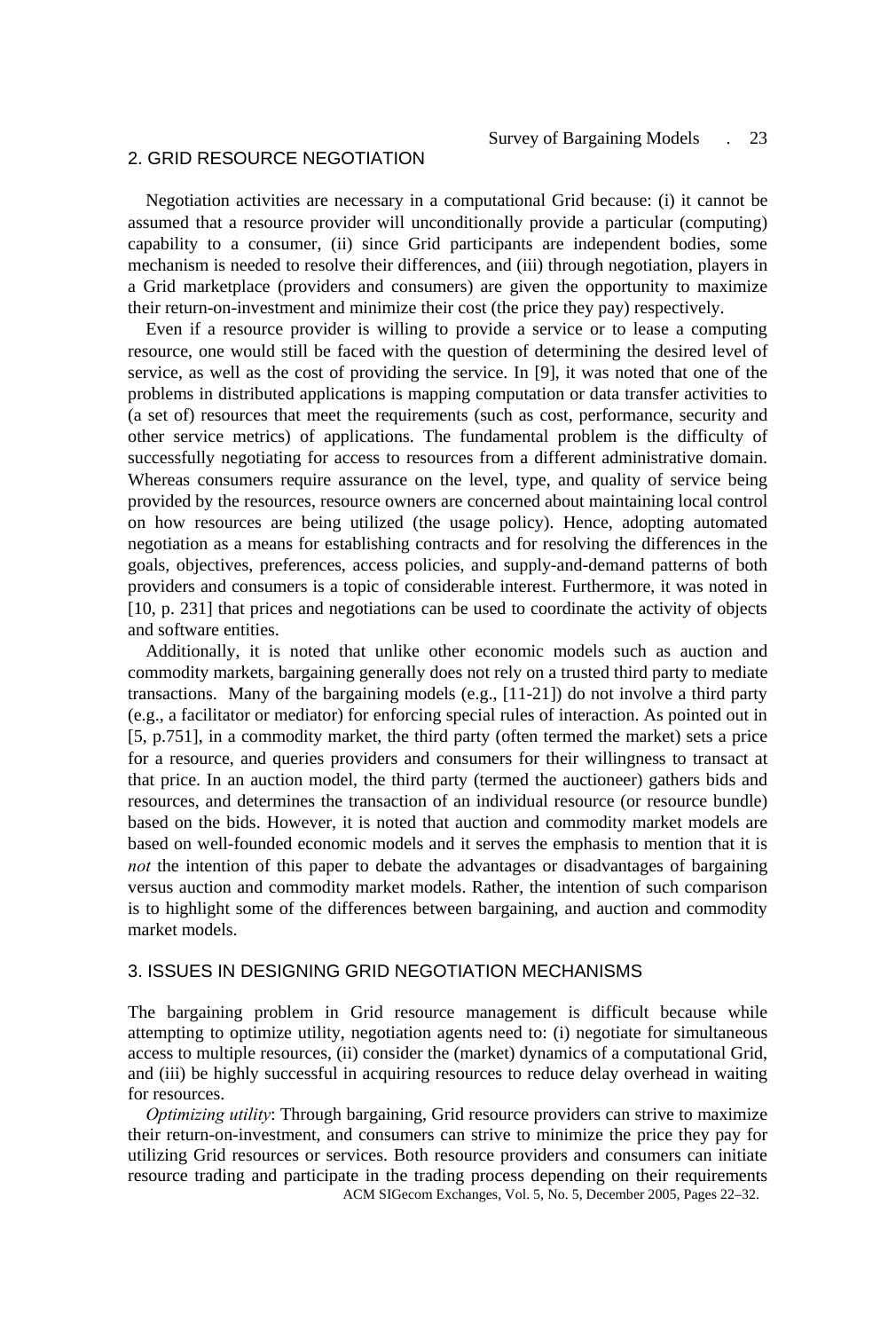and objectives. Whereas consumers select resource providers that offer the lowest service costs and also meet their deadline and budget requirements, resource providers offer services to the resource consumer with the highest bid as long as the consumer's objectives can be met. Both resource providers and consumers have their own utility functions that must be satisfied and maximized [p. 1514, 4]. In a bargaining model, this may involve devising a competitive negotiation strategy for optimizing the utility of selfinterested agents in a *distributive negotiation* environment [22], and/or strategies for agents to search for joint gains in an *integrative negotiation* environment [22].

 *Acquiring multiple resources*: Unlike bargaining in generic e-commerce applications in which one buyer typically negotiates with a seller on a single product/service at one time, Grid applications involving large-scale simulations may require access to multiple large computational resources simultaneously [9, p.1]. However, given that each of these resources may belong to different administrative domains (i.e., owned and operated by different resource providers), establishing a single service level agreement across all the desired resources can be very difficult.

 *Considering market dynamics*: Since resources and services are constantly being added or removed from the Grid [23-24], it is essential to take market dynamics into consideration because providers can make resources/services available to and disconnect from a Grid, and consumers can enter and withdraw requests, perhaps at machine speed in both cases. However, responding to market dynamics is a difficult issue, and it was noted in [25] that the Grid resource allocation problem is aggravated by the dynamic and volatile nature of demand and supply. Both the node connectivity and service demands change frequently and new (as well as different) services are constantly being created and composed [26, p.1]. Load balancing of resources and supply in Grids can vary considerably over time, and there may also be unpredictable dynamic needs for Grid services that must be served on short notice [12, p.1].

 *Relaxing bargaining terms*: The speed at which Grid resources are allocated and deallocated is an essential consideration because any delay incurred on waiting for a resource assignment is perceived as an overhead [7]. To acquire resources more rapidly, bargaining agents should be designed to slightly relax their bargaining terms or bargaining criteria (e.g., accepting a slightly lower price) by considering using a suboptimal (or slightly more expensive) resource that can be allocated more quickly rather than the best (least expensive) resource which may be more difficult to acquire [2].

 In addition to the set of criteria (such as stability, and individual rationality) used for evaluating negotiation mechanisms prescribed in [27] and reiterated in [4] in the context of economic models for Grid resource management, the issues of optimizing utility, acquiring multiple resources, considering market dynamics, and relaxing bargaining terms form *some* of the design considerations of the state-of-the-art research (section 4) in devising the strategies (decision making models of agents) and protocols (rules governing the interactions of agents) of negotiation mechanisms for Grid resource management.

# 4. NEGOTIATION MODELS FOR GRID RESOURCE MANAGEMENT

This section reviews negotiation mechanisms for managing Grid resources based on their strategies and protocols. Table I (see below) provides a summary for comparing the work reviewed in this section.

 Lang [12] proposed a multiple-attribute negotiation mechanism for managing the resource usage in a computational Grid using a *Grid carrier agent* (GCA) to implement the intermediary function of matching suppliers' service capabilities and resource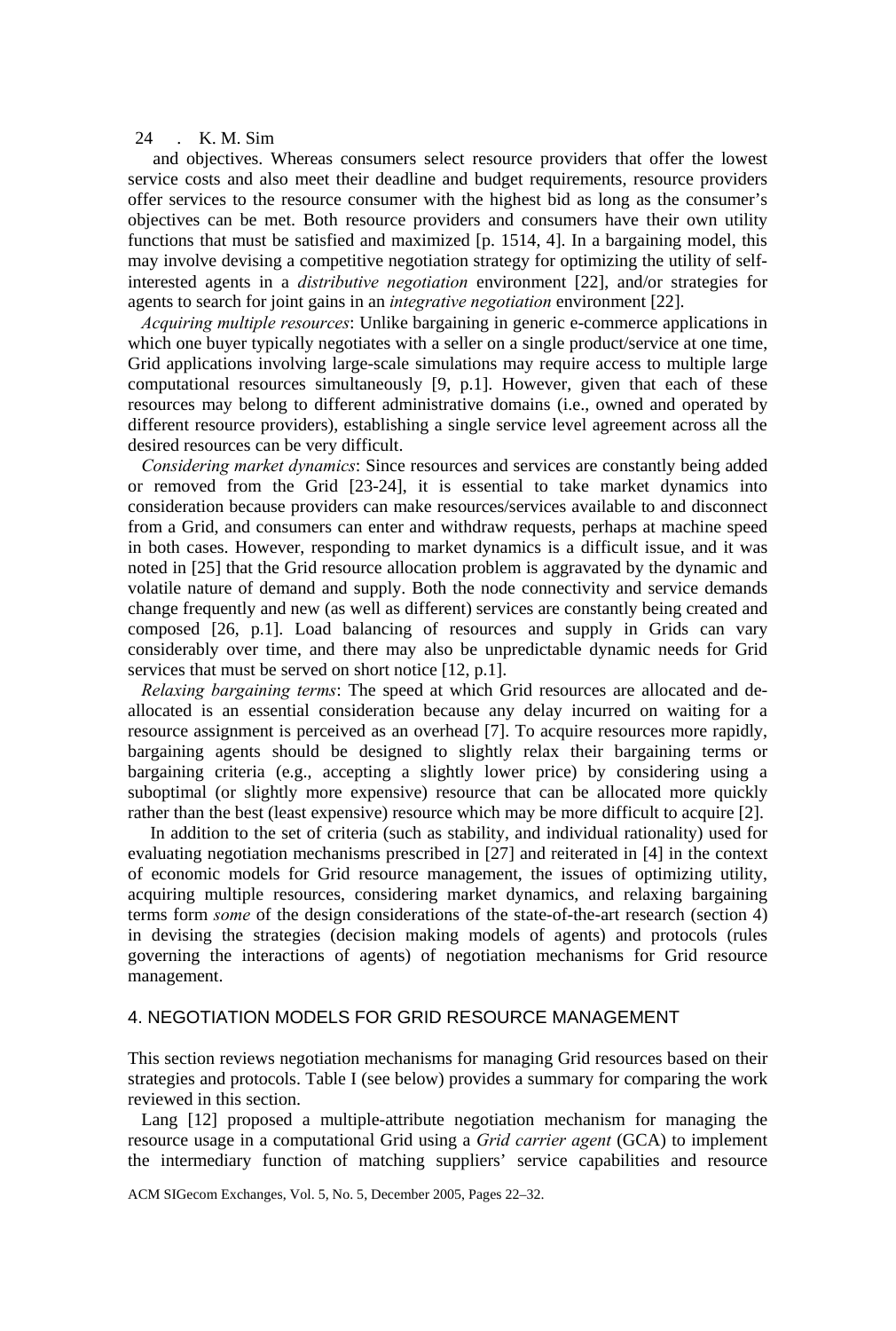consumers' demand profiles. (Note that in [12] the *GCA* is utilized to support the connection of services and demands rather than to enforce the rules of negotiation or interaction). The goal is to design agents that autonomously negotiate multiple-attribute Grid service contracts. In [12] the negotiation protocol consists of (i) a *distributive negotiation phase*, in which (self-interested) agents adopt heuristic strategies to iteratively exchange bids (make proposals and counter proposals) among themselves, and (ii) an *integrative negotiation phase*, in which agents attempt to find joint gains while trying to maintain the utility distribution outcomes from the distributive negotiation phase.

 In the distributive negotiation phase, agents attempt to maximize utilities by adopting a heuristic strategy that takes into account knowledge of the user's goal (e.g., attribute weight), and knowledge about the market (supply/demand ratio). In [12], an agent determines the amount of concession by considering both time-dependent and market factors. With respect to time, agents in [12] adopt three concession making strategies: *aggressive*, *neutral*, and *defensive* corresponding respectively to the *Bouleware*, *Linear*, and *Conceder* negotiation decision functions in [13]. Whereas an agent adopting a Bouleware strategy maintains its bid/offer until almost toward its deadline, an agent adopting a Conceder strategy rapidly concedes to its reservation value (e.g., its reserved price). Additionally, a service agent determines its "market power" by taking into account the ratio of (i) the number of supply advertisements for the same competing service and (ii) the total number of advertisements published in the entire system. In this phase, agents negotiate by alternately exchanging proposals and counter-proposals following the *alternating offers protocol* [28, p.100]. Moreover, it was noted in [12] that the distributive phase may generate service allocations that are below *Pareto efficiency* since self-interested agents (representing the interests of different individuals/organizations may not share common goals) negotiate with incomplete information (e.g., agents lack information about specific parameters of their opponents which are private such as their preferences over the possible outcomes, and reserve price [29]). An outcome is Pareto efficient if there is no other outcome that improves the outcome for one agent without making another agent worse off [30]. When an agent does not know the preference of the other agent, it does not know which of the possible joint outcomes is Pareto-optimal, and this may lead to a negotiation outcome that may not necessarily be best for all agents.

 Whereas the distributive phase allows an agent to strive to optimize its individual outcome, the integrative phase allows agents to make minor adjustments to the preliminary agreement in the distributive phase with the hope of improving the joint outcomes of all agents. In the integrative negotiation phase, agents attempt to search for mutual improvements by exchanging proposals to slightly modify the preliminary agreement (contract) made in the distributive negotiation phase. Agents achieved this by randomly modifying the preliminary contracts using a Gaussian distribution such that the probability for making minor (respectively, major) modification is high (respectively, low) for each of the attributes. The objective is to find a solution that is more paretoefficient than the preliminary contract in the previous phase while still preserving the utility gain of each individual agent as much as possible. Modifications of the preliminary contract follow a Gaussian (or normal) distribution because this will preserve as much as possible the utility gain of each individual agent obtained in the distributive negotiation phase. The probability function of a Gaussian distribution follows a normal curve (or "bell-shaped" curve) with the property that there is a higher probability of making minor changes (i.e., higher chance of having smaller deviations from the preliminary contract) and a lower probability of making more major changes (i.e., lower chance of having larger deviations from the preliminary contract). Similar to the distributive phase, agents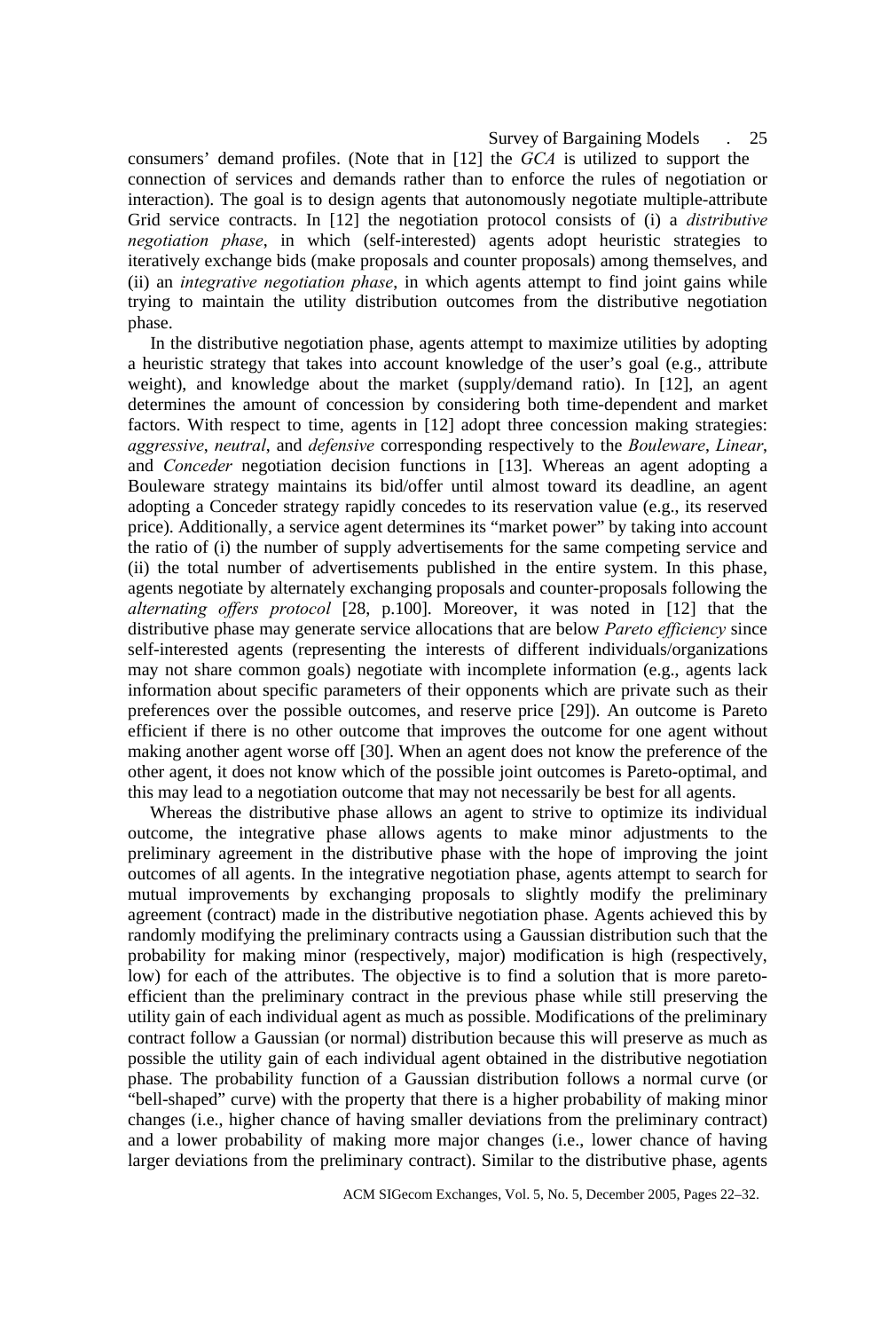in the integrative negotiation phase adopt the alternating offers protocol to modify their contracts (based on their current preliminary contracts) until no further improvement is found.

 *PANDA* (Policy-driven Automated Negotiation Decision-making Approach) [11] is a negotiation mechanism that utilizes a rule-based framework for decision making of automated negotiation in service contracts. In *PANDA*, the basic building block of a strategy is a single condition-action rule, and a strategy is implemented using a set of rules. The rules reason on an *object pool*, consisting of negotiation history (previous messages exchanged among the agents), current offer, and *estimation programs*. Estimation programs derive parameters such as the desirability of a new contract, the feasibility (the costs of resources) for a service provider to support a contract, and a probabilistic measure of risk. These parameters provide guidelines for the decision criteria on issues such as how far a counter-proposal should deviate from the opponent's current proposal, and hence, how much concession an agent should make. An agent in *PANDA* computes the difference in utilities between its proposal and the proposal of its opponent based on attributes such as price, delay, response time, and availability, and determines a counter-proposal using the parameters derived by the estimation programs.

 An example of a rule set in *PANDA*'s agents is given as follows: (i) if LEVEL OF DISSENT <  $0.05$  then ACCEPT, (ii) if LEVEL OF DISSENT <  $0.05$  and NEW\_CUSTOMER then ACCEPT, and (iii) if LEVEL\_OF\_DISSENT > 0.2 then FIND\_TRADE\_OFF\_OFFER. The "LEVEL\_OF\_DISSENT" refers to the utility difference between an agent's proposal and the counter-proposal of its opponent. An interesting feature of *PANDA* is that the rule set expresses the policies for negotiation and other aspects such as business reputation and customer satisfaction rather than just profitability and maximizing utilities. For instance, rule (ii) expresses the policy of giving preference to new customers. The protocol adopted by *PANDA* is simply a bilateral exchange of messages. While either agent can start a bilateral negotiation, neither of the two agents is required to alternate with sending messages. Whereas this deviates from many of the negotiation mechanisms which adopt the alternating offers protocol, it provides more flexibility in allowing multiple messages from both provider agents and consumer agents to be exchanged.

 The work of Lawley et al. [14] investigated the use of negotiation agents for identifying mutually acceptable terms among information publishers (providers) and consumers of message notification services in a Grid computing environment. Adopting negotiation decision functions (*NDFs*) [13] for a bilateral negotiation model, Lawley et al's agents negotiate on terms such as frequency, format and accuracy of information being delivered by the notification service. Whereas agents in Faratin et al. [13] adopt a range of strategies based on time-dependent, resource-dependent and behavior-dependent *NDFs*, the strategies in Lawley et al. [14] are determined using only a combination of timedependent and resource-dependent *NDFs*. Time-dependent *NDFs* consist of the *Boulware*, *Linear*, and *Conceder* tactics [13] (see above) that determine the amount of concession based on the fraction of remaining time. Using a resource function to determine the amount of resource consumption, resource-dependent *NDFs* consisting of *Patient, Steady,* and *Impatient* tactics generate proposals based on how a particular resource (e.g., remaining bandwidth) is being consumed. Agents become more conciliatory as the quantity of resource diminishes. By placing different weightings for the time-dependent and resource-dependent *NDFs* different strategies can be composed. For example, at the beginning of a negotiation process, agents adopt a strategy that places more weighting on resource-dependent *NDFs* and modifying the weighting towards the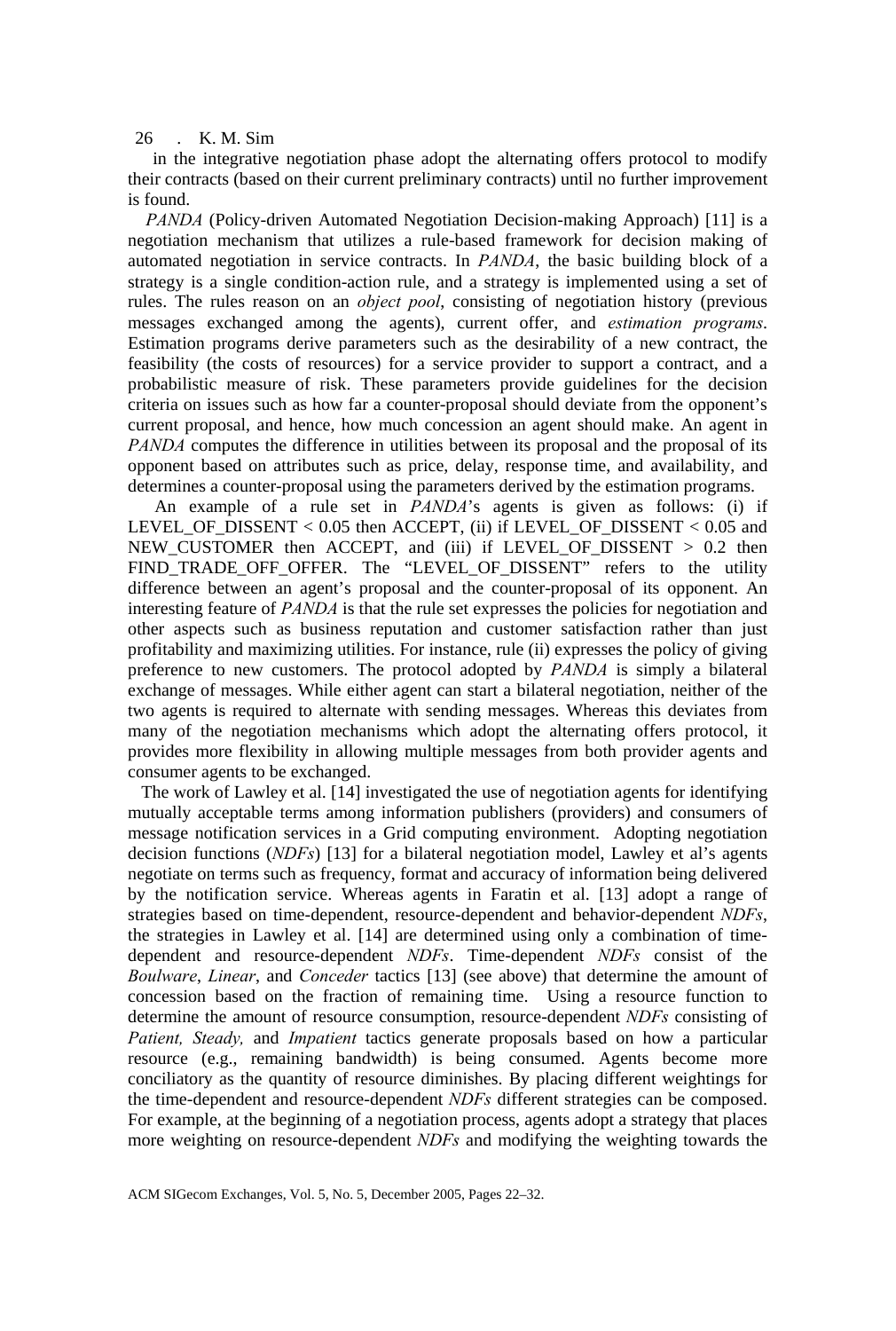deadline by exerting more influence on time. Additionally, Lawley et al.'s agents negotiate with one another following the alternating offers protocol.

Based on a previous work on *market-driven agents* [16-20], Sim [15] presents a market-driven negotiation mechanism for Grid resource management. The distinguishing features of the negotiation mechanism in [15] include (i) a *market-driven strategy* and (ii) a *relaxed-criteria negotiation protocol*. Using a market-driven strategy, agents in [15] make adjustable amounts of concession by considering factors such as outside option, market rivalry, and time. A market-driven agent (*MDA*) determines the appropriate amount of concession using a combination of three negotiation functions: opportunity (*O*) function, competition  $(C)$  function and time  $(T)$  function.

The *O* function determines the amount of concession based on (i) trading alternatives (i.e., outside options or number of trading partners) and (ii) differences in utilities generated by the proposal of an *MDA* and the counter-proposal(s) of its trading partner(s). When determining opportunity, it was shown in [16-17] that if there is a large number of trading alternatives, the likelihood that an agent proposes a bid/offer that is potentially close to an *MDA*'s offer/bid may be high. However, it would be difficult for the *MDA* to reach a consensus if none of the so many options are viable (i.e., there are large differences between the proposal of the *MDA* and the counter-proposals of all its trading partners). On this account, the  $O$  function determines the probability of reaching a consensus at its own term by determining its bargaining position based on trading alternatives, differences between its proposal and others, and considering the notion of *conflict probability* [31].

 The *C* function determines the amount of competition of an *MDA* by determining the probability that it is not being considered as the most preferred partner. Since *MDAs* are utility maximizing agents, an *MDA* is more likely to reach a consensus if its proposal is ranked the *highest* by some other agent. Suppose an agent  $\bf{B}$  has  $m-1$  competitors  $\{B_2, \ldots, B_m\}$  $B_m$ } and *n* trading partners  $\{S_1, \ldots, S_n\}$ . The probability that *B* is *not* the most preferred trading partner of *any*  $S_i$  (where  $S_i \in \{S_1, \ldots, S_n\}$ ) is  $(m-1)/m$ . In this model, a uniform distribution [18, p.714] is assumed. Furthermore, it is also assumed that agents do not form coalitions [18, p. 723]. Hence, the probability that *B* is *not* the most preferred partner of *all*  $S_j \in \{S_1, ..., S_n\}$  is  $\left[ (m-1)/m \right]^n$ . In general, the probability that *B* is considered the *most preferred* trading partner by at *least one* of  $S_i \in \{S_1, \ldots, S_n\}$  is:  $C(m^B_{t_1}, n^B_{t_1}) = 1 - \left[ (m^B_{t_1} - 1) / m^B_{t_1} \right]^{n^B_{t_1}}$  where  $m^B_{t_1}$  and  $n^B_{t_1}$  are respectively, the numbers of buyer agents (including *B*) and seller agents at round *t*.

 The *T* function models the intuition that as time passes, an *MDA* relaxes its proposal by making attempt(s) to narrow its difference(s) with other parties using:  $T(t, \tau, \lambda) = 1 - (t/\tau)^{\lambda}$  where *t* is the current trading time,  $\tau$  is the deadline, and  $\lambda$  is an *MDA*'s time preference. Whereas deadline puts negotiators under pressure, they have different time preferences (e.g., negotiators with different time preferences may have different concession rates with respect to time). With infinitely many values of  $\lambda$ , there are infinitely many possible strategies in making concession with respect to remaining trading time but they are classified into *Conservative, Linear* and *Conciliatory strategies*  corresponding to making (i) larger concessions in the early trading rounds and smaller concessions at the later stage, (ii) a *constant* rate of concession, and (iii) smaller concessions in early rounds and larger concessions in later rounds. Additionally, it was proven in [18] that *MDAs* negotiate optimally by making minimally sufficient concession.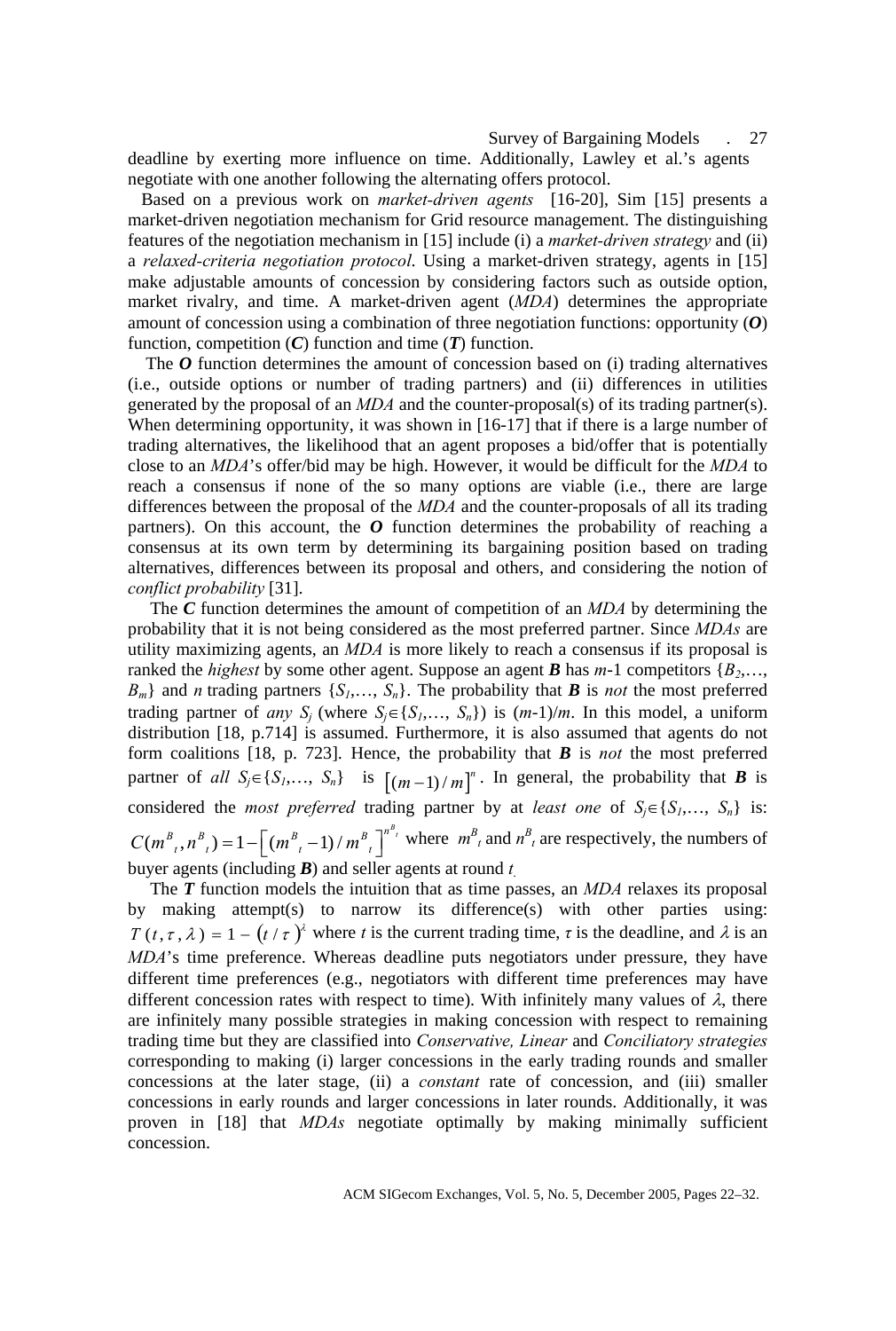The relaxed-criteria negotiation protocol enhances the alternating offers protocol by slightly relaxing the criteria for agents to reach a consensus. In the alternating offers protocol and also in most negotiation models (e.g., [12-14], only to name a few because of space limitation), a pair of negotiation agents reaches an agreement when one agent proposes a deal that matches (or exceeds) what another agent asks for. This criterion was relaxed in [19-20] where an *MDA* accepts a (counter-)proposal even though it deviates slightly from (i.e., is slightly less favorable than) its own proposal. In [15], *MDAs* are programmed to slightly relax their bargaining terms in the face of intense pressure (e.g., when it has an urgent need to acquire a resource, or is facing strong competition or fast approaching deadlines). Since notions such as "very slight" difference in their proposals, "strong" competition, "fast" approaching deadline, and "very urgent" are vague, a fuzzy decision controller (*FDC*) together with a set of fuzzy rules were designed in [19-20] to guide *MDAs* in making decisions when relaxing their aspirations. By slightly relaxing its bargaining terms, empirical studies in [19-20] show that *MDAs* are more likely to achieve higher success rates in negotiation in the face of relatively shorter deadlines. In Grid resource allocation, a computational Grid is more likely to achieve a higher throughput if the negotiation agents are more successful in negotiating and acquiring resources. In summary, whereas the market-driven strategy attempts to optimize an *MDA*'s utility, the relaxed criteria protocol is designed to enhance their success rate in acquiring Grid resources.

 Ghosh et al. [21] considered the issue of load balancing in a mobile computational Grid by proposing a fair pricing strategy and an optimal static job allocation scheme. In their model, a mobile Grid computing system consists of mobile devices which are sellers of resources, and WAP (wireless access point) servers which bargain with mobile devices to purchase resources for providing services to a community of Grid resource consumers. The bargaining between a WAP server and a mobile device is modeled as a 2-player noncooperative bargaining game of incomplete information. If there are *n* mobile devices under a single WAP server, the WAP server will compose a price per unit resource vector  $(p_1, \ldots, p_n)$  by playing *n* such games with all *n* corresponding mobile devices. The pricing strategy adopted in [21], considers factors such as resource constraints, time discount factor, "market price", the expected counter-proposal of an agent's opponent, and the perceived probabilities that an agent's opponent will (i) accept its proposal, (ii) reject its proposal but negotiation will continue as the opponent will make a counter-proposal, and (iii) reject its proposal and negotiation breaks down (i.e., terminate without an agreement). Intuitively, resource constraints prescribe that negotiation should break down if a mobile device does not have sufficient resources to offer. Time discount factor models the devaluation of a resource with the passage of time. In [21], "market price" refers to the "market value" of a resource determined based on the history of recent bargaining games that a WAP server and a mobile device have participated in. An agent attempts to predict the expected counter-proposal of its opponent by making "intelligent guesses" of its opponent reserved valuation. Although not identical, the perceived probability that an agent's opponent will accept its proposal is reminiscent of the *opportunity O* function in *MDA* described above, and the probability that an agent's opponent will reject its proposal corresponds to the conflict probability in *MDA*. Like many extant bargaining models, bargaining between a pair of a WAP server and a mobile device is carried out following the alternating offers protocol.

 In addition to the bargaining and pricing strategies for Grid resource and service management described above, there are also negotiation protocols that are used for match-making and reservations that do not specifically consider the economics of resource management. For example, *SNAP* (Service Negotiation and Acquisition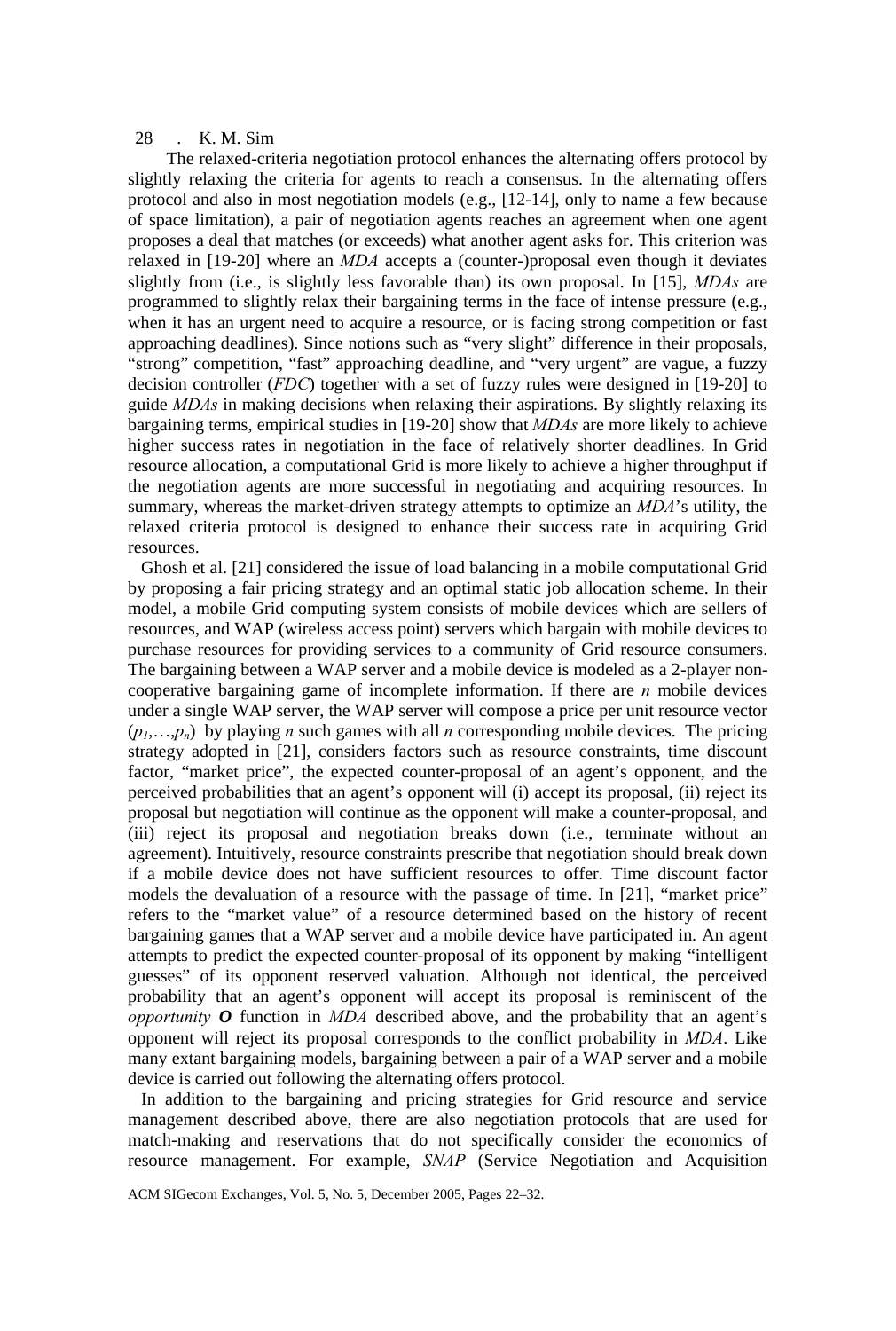#### Survey of Bargaining Models .  $29$

Protocol) [9] has been proposed for advanced resource reservation and is utilized in a Grid computing platform. In *SNAP*, Grid participants negotiate a *service-level agreement*  (*SLA*) in which a resource provider establishes a contract with a client or consumer to provide some measurable capabilities or to perform a task. Given that establishing a single *SLA* across a set of (simultaneously required) resources that may be owned and operated by different providers is very difficult, *SNAP* defines a resource management model in which (i) consumers or clients can submit tasks to be performed, and (ii) get promises of capability (commitment from the providers or servers), and bind (i) and (ii). In *SNAP*, *SLAs* are classified into: *Resource SLAs* (*RSLAs*), *Task SLAs* (*TSLAs*), and *Binding SLAs* (*BSLAs*). In a *RSLA*, clients negotiate with resource providers for the rights to consume a resource without specifying how the resource will be utilized. For example, an advanced resource reservation takes the form of an *RSLA*, and it characterizes a resource in terms of its abstract service capabilities. In a *TSLA*, clients negotiate with resource providers for the performance of an activity or a task. For example, a *TSLA* is created by submitting a job description to a queuing system and it characterizes a task in terms of its service steps and resource requirements. In a *BSLA*, clients negotiate with resource providers for the application of a resource to a task. A *BSLA* associates a task defined by a *TSLA* to a *RSLA*.

In the *SNAP* protocol, there are four states in resource planning:  $S_0$ ,  $S_1$ ,  $S_2$ , and  $S_3$ . In *S0*, *SLAs* have not been created or have been resolved by termination or cancellation of the *SLAs*. In *S1*, both *RSLAs* and *TSLAs* have been agreed upon, but they are not matched with each other. A movement from  $S_0$  to  $S_1$  indicates that a client has successfully negotiated with resource providers to establish both *RSLAs* and *TSLAs*. A movement from  $S_1$  to  $S_2$  indicates that a client has successfully negotiated with resource providers for the application of resources to tasks (i.e., successfully establishing  $BSLAS$ ). In  $S_2$ , the *TSLA* is matched with the *RSLA*, and this binding represents a dependent *BSLA* to resolve the task. A movement from  $S_2$  to  $S_3$  represents the scheduling of resources by a resource provider to satisfy a *TSLA* (only a provider can move the control from  $S_2$  to  $S_3$ ). In  $S_3$ , although resources are actively being utilized to support a task, they can still be controlled and changed (e.g., moving back to  $S_2$  from  $S_3$ ).

|                | Strategy |                 | Protocol         |                           |
|----------------|----------|-----------------|------------------|---------------------------|
| Work           | Optimize | Consider        | Relax            | Acquiring                 |
|                | utility  | market dynamics | bargaining terms | multiple resources        |
| Lang $[12]$    |          |                 | ×                | ×                         |
| Gimpel [11]    |          | $\pmb{\times}$  |                  | $\boldsymbol{x}$          |
| Lawley $[14]$  |          | $\pmb{\times}$  | $\boldsymbol{x}$ | $\boldsymbol{\mathsf{x}}$ |
| Sim [15]       |          |                 |                  | $\boldsymbol{\mathsf{x}}$ |
| Ghosh[21]      |          |                 | $\boldsymbol{x}$ | ×                         |
| Czajkowski [9] | ×        | ×               | ×                |                           |

Table I. A Summary of Bargaining Models for Grid Resource Allocation

# 5. DISCUSSION AND CONCLUSION

In summary, the six negotiation mechanisms discussed in section 4 address only some of the issues mentioned in section 3.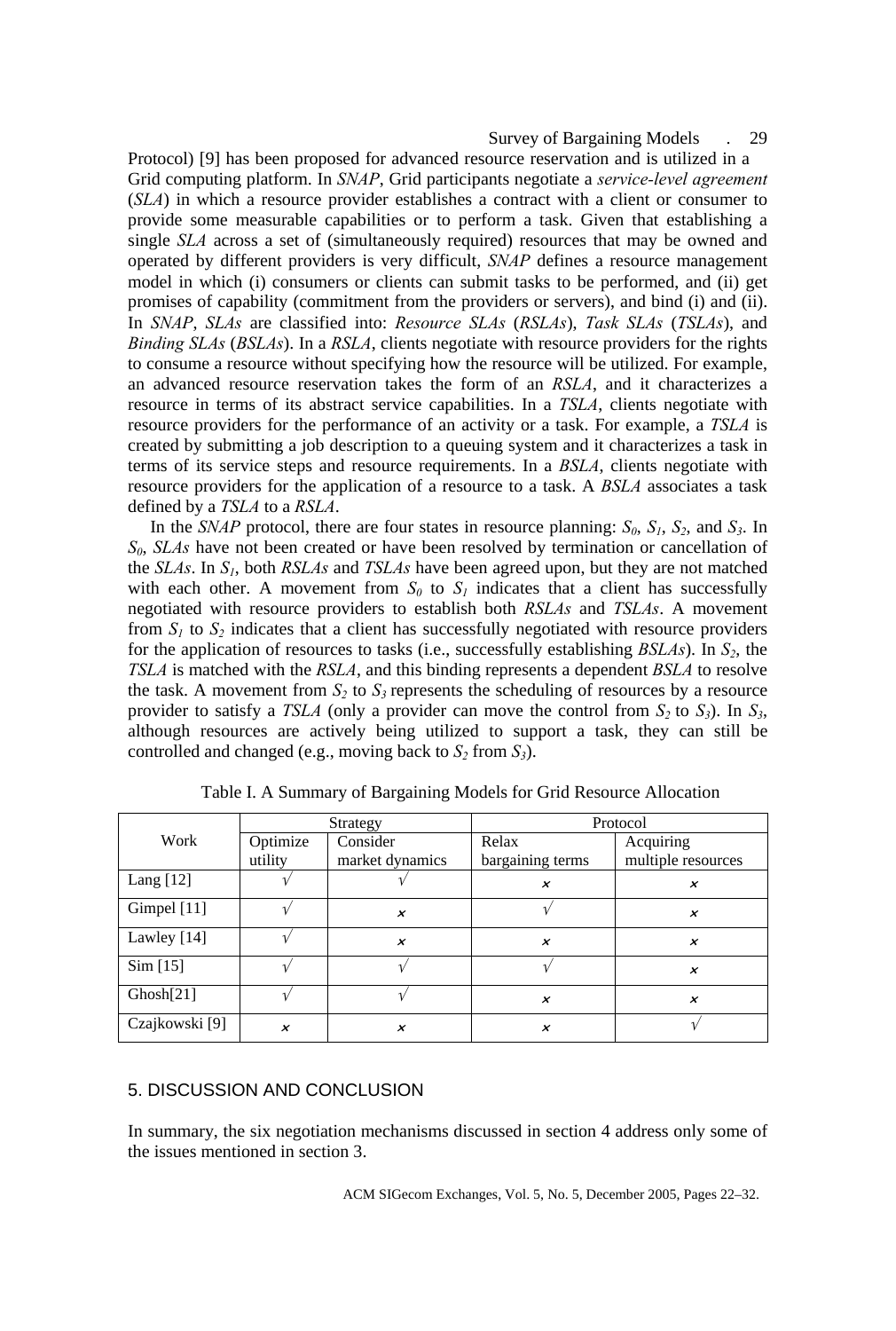While *SNAP* [9] finds the solutions for satisfying the resource requirements of Grid consumers, [11-12, 14-15, 21] (as well the other economic models surveyed in [3-4]) focus on optimizing the return on investment and purchasing price of Grid participants. Whereas the *SNAP* protocol focuses on negotiating for multiple (simultaneous) access of resources through advanced resource reservation, establishment of service level agreements, and *RSLAs* and *TSLAs* bindings, [12, 14-15, 21] follows the alternating offers protocol or its variant (e.g., with relaxed criteria for reaching a consensus [15]). Even though the alternating offers protocol has been widely adopted in many bargaining mechanisms for generic e-commerce applications in which a buyer typically negotiates with a seller on a single product/service at one time, it may not be adequate for specifying the procedures that a negotiation agent in Grid resource management will follow when it has to negotiate for multiple resources simultaneously with several other agents. However, unlike *SNAP*, [12, 14-15, 21] considered strategies for optimizing utilities of Grid participants.

 The bargaining strategy in [12] not only focuses on optimizing the utility of an individual agent, but also attempts to increase the mutual gains of all agents. Whereas [12] adopted variants of the time-dependent *NDFs* [13] as the concession making strategies, the concession making strategies in [14] used a combination of time-dependent and resource-dependent *NDFs*. Additionally, it is noted that time discount factor was also considered in [12, 14-15, 21]. However, while [14] and [11] considered bilateral bargaining models for services management, bargaining models in [12, 15, 21] take into consideration the influence of market factors. In [12], a service agent's "market power" (which is the ratio of (i) the number of supply advertisements for the same competing service and (ii) the total number of advertisements published in the entire system) generally corresponds to the *C* function in *MDA*. However, the notion of opportunity was not modeled in [12]. Even though market dynamics were not explicitly modeled in [21], the "market value" of a resource is determined using the history of recent bargaining. Whereas the notion of the probability that the opponent will accept an agent's offer bears some resemblance to an *MDA*'s *O* function, there is no explicit modeling of market rivalry and outside options. However, even though *MDAs* react to current market situations by considering the *O* and *C* functions, in their present stage, *MDAs* do not have any mechanism for predicting market dynamics (e.g., future outside options).

 Moreover, it is noted that the rule sets in *PANDA* express policies that consider customer satisfaction and business reputation rather than just profitability and maximizing utilities. For instance, *PANDA* can express a policy such as "if the customer's offer is close to an agent's proposal, and if the customer is new, then accept the offer" using a (hard-coded) rule such as "if LEVEL OF DISSENT  $< 0.05$  and NEW\_CUSTOMER then ACCEPT". In [15], while the market-driven strategy attempts to optimize utilities, the relaxed criteria protocol uses a set of fuzzy rules to guide *MDAs* in making decision to slightly relax their bargaining terms. Whereas *MDAs* use fuzzy rules to determine the amount of relaxation based on the intensity of competition and the need to acquire a resource, *PANDA* slightly relaxes its bargain terms based on business policy such as giving preferences to new customers. By slightly relaxing bargaining terms the negotiation success rate of an agent can be enhanced [19-20], even though in some situations this may be done at the expense of achieving slightly lower utility (i.e., utilizing a slightly more expensive resource). However, in a Grid computing environment, being (more) successful in negotiating for access of computing resources is essential for avoiding any possible delay overhead incurred on waiting for a resource assignment. Whereas relaxing bargaining terms slightly (at the expense of achieving slightly lower utility) may be desirable to enhance the success rate of acquiring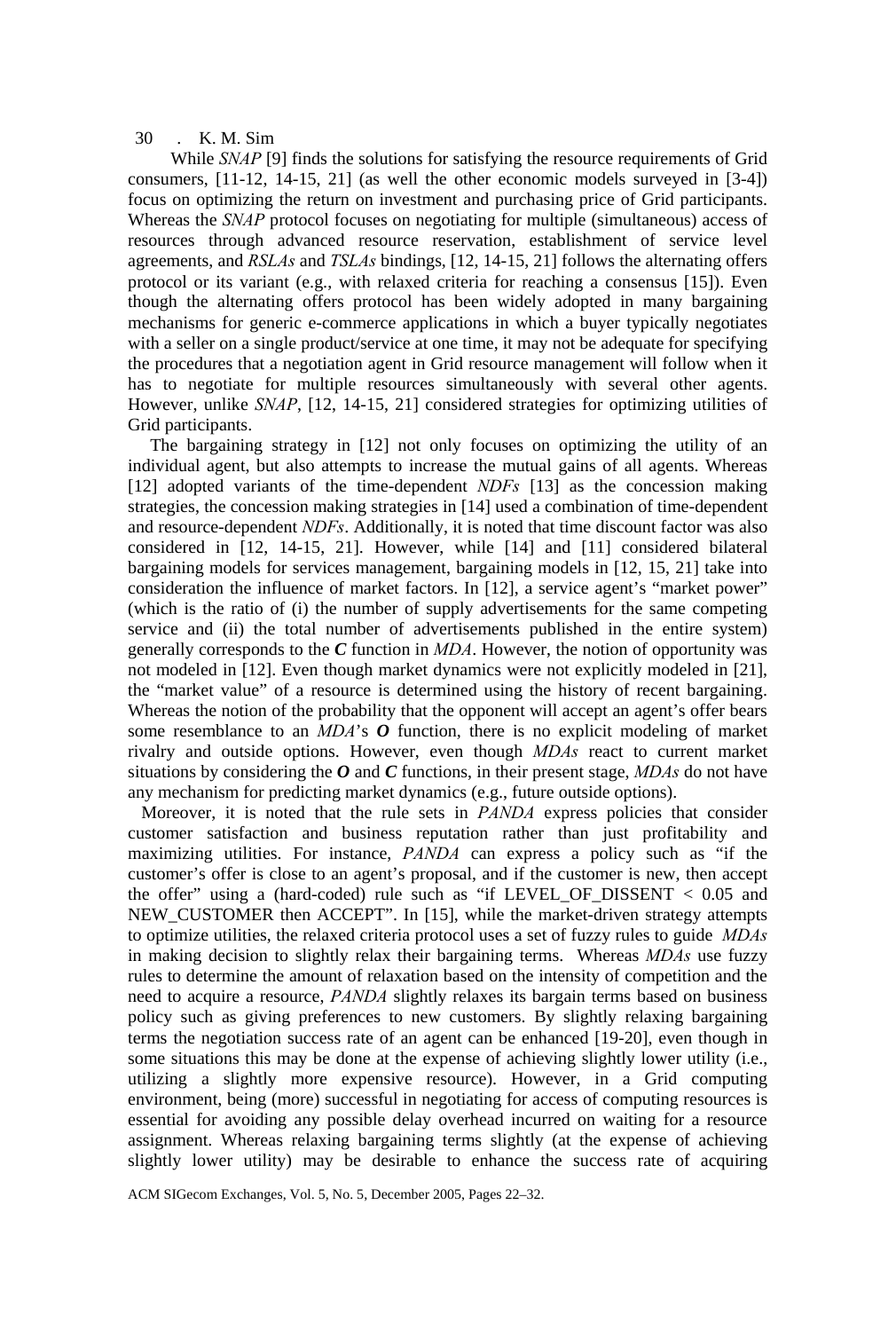computing resources, the problem of determining the appropriate amount of relaxation to achieve both optimal utility and optimal success rate under different market conditions and constraints remains open. This problem is currently being investigated by the author and his students in an on-going project [32].

 Finally, this paper suggests that both (i) satisfying requirements of Grid consumers to access multiple resources simultaneously, and (ii) considering the economics of resource allocation mechanisms, are essential. The selection of a server/provider for a task is not only a question of mapping job description to resource availability, but should also take into consideration the conditions about price, performance, and quality of service of the server. To the best of the author's knowledge, there is no bargaining mechanism that (i) adopts a negotiation protocol that is similar to *SNAP*, (ii) adopts a negotiation strategy that optimize the utility, as well as (iii) considers the issues of Grid market dynamics and relaxing bargaining terms. It is envisioned that future work on the bargaining models for Grid resource management will consider issues (i), (ii) and (iii) mentioned above as well as others. Whereas it was proven in [18] that bargaining agents adopting the marketdriven strategy [16-20] negotiate optimally by making minimally sufficient concessions in different market conditions, more work needs to be done to (i) determine the appropriate amount of relaxation to achieve both optimal utility and optimal success rate given deadline constraints, market rivalries, and outside options, and (ii) devise a negotiation protocol for acquiring multiple resources that also takes into consideration market dynamics and relaxation of bargaining terms.

### ACKNOWLEDGEMENTS

K. M. Sim gratefully acknowledges financial support for this work from the Faculty of Science in the Hong Kong Baptist University (project number: FRG/04-05/II-65). The author would like to thank the referees for their comments and suggestions. Thanks also to Fiona Tong-Sim for supplying ideas in the field of micro-economics.

# **REFERENCES**

- [1] K. Krauter, R. Buyya, and M. Maheswaran. A Taxonomy and Survey of Grid Resource Management Systems. Int. J. of Software: Practice & Experience. 32 (2) (2002), pp. 135-164.
- [2] K. M. Sim**.** From Market-driven Agents to Market-Oriented Grids. ACM SIGECOM**:** Ecommerce Exchange, Vol. 5, No. 2, November 2004, Pages 45–53.
- [3] R. Buyya, D. Abramson, and S. Venugopal. The Grid Economy. Proceedings of the IEEE, Volume 93, Issue 3, pp 698-714, IEEE Press, New York, USA, March 2005.
- [4] R. Buyya et al. Economic models for resource management and scheduling in Grid computing. Concurrency and computation: practice and experience. Vol. 14, p1507-1542, 2002.
- [5] R. Wolski, J. Brevik, J. Plank, and T. Bryan. Grid Resource Allocation and Control Using Computational Economies. In F. Berman, A. Hey, and G. Fox (eds.): Grid Computing – Making the Global Infrastructure a Reality, 2003, J. Wiley, NY.
- [6] R. Wolski, J. Plank, J. Brevik, and T. Bryan. Analyzing Market-based Resource Allocation Strategies for the Computational Grid. Int. Journal of High Performance Computing Applications, (15) 3, Sage Publications, 2001.
- [7] R.Wolski, J. Plank, and J. Brevik. G-Commerce -- Building Computational Marketplaces for the Computational Grid (UT Tech. Rep. #CS-00-439), 2001, http://www.cs.ucsb.edu/~rich/publications/.
- [8] R. Buyya and S. Vazhkudai. Compute Power Market: Towards a Market-Oriented Grid, The First IEEE/ACM Int. Sym. on Cluster Computing and the Grid, Brisbane, May 15-18, 2001.